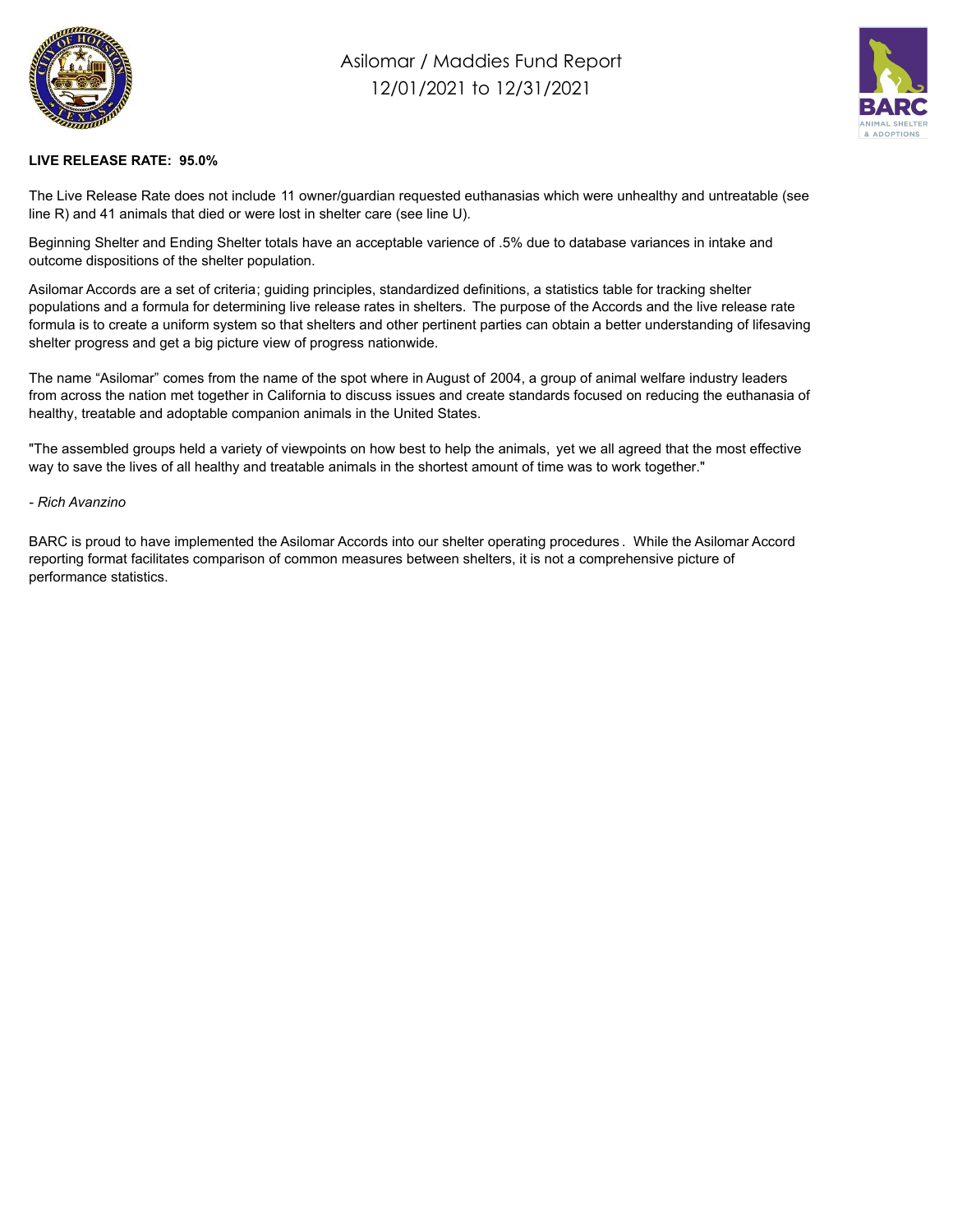| A | BEGINNING SHELTER COUNT (INCLUDING FOSTERS)                                  | Dog<br>692   | Cat<br>1040 | <b>Total</b><br>1732 |
|---|------------------------------------------------------------------------------|--------------|-------------|----------------------|
|   | <b>INTAKE (Live Dogs and Cats Only)</b>                                      |              |             |                      |
|   | <b>From the Public</b>                                                       |              |             |                      |
|   | Healthy                                                                      | 488          | 241         | 729                  |
|   | Treatable-Rehabilitatable                                                    | 160          | 42          | 202                  |
|   | Treatable-Manageable                                                         | 12           | 9           | 21                   |
|   | Unhealthy & Untreatable                                                      | 146          | 143         | 289                  |
| в | Subtotal Intake from the Public                                              | 806          | 435         | 1241                 |
|   | Incoming Transfers from Organizations within Community/Coalition             |              |             |                      |
|   | Healthy                                                                      | 0            | 4           | 4                    |
|   | Treatable-Rehabilitatable                                                    | 1            | 0           | $\mathbf{1}$         |
|   | Treatable-Manageable                                                         | $\Omega$     | 0           | 0                    |
|   | Unhealthy & Untreatable                                                      | 1            | 0           | $\mathbf{1}$         |
| C | Subtotal Intake From Incoming Transfers from Organizations within community  | $\mathbf{2}$ | 4           | 6                    |
|   | Incoming Transfers from Organizations outside Community/Coalition            |              |             |                      |
|   | Healthy                                                                      | $\mathbf{0}$ | 0           | 0                    |
|   | Treatable-Rehabilitatable                                                    | $\Omega$     | 0           | $\mathbf{0}$         |
|   | Treatable-Manageable                                                         | $\mathbf{0}$ | 0           | 0                    |
|   | Unhealthy & Untreatable                                                      | $\mathbf{0}$ | 0           | 0                    |
| D | Subtotal Intake From Incoming Transfers from Organizations outside community | 0            | 0           | 0                    |
|   | From Owners/Guardians Requesting Euthanasia                                  |              |             |                      |
|   | Healthy                                                                      | $\mathbf{0}$ | 0           | $\mathbf{0}$         |
|   | Treatable-Rehabilitatable                                                    | $\mathbf{0}$ | $\Omega$    | $\mathbf{0}$         |
|   | Treatable-Manageable                                                         | $\mathbf{0}$ | 0           | $\mathbf{0}$         |
|   | Unhealthy & Untreatable                                                      | 11           | 4           | 15                   |
| Е | Subtotal Intake From Owners/Guardians Requesting Euthanasia                  | 11           | 4           | 15                   |
| F | TOTAL INTAKE [B + C + D + E]                                                 | 819          | 443         | 1262                 |
| G | From Owners/Guardians Requesting Euthanasia (Unhealthy & Untreatable Only)   | $-11$        | $-4$        | $-15$                |
| н | <b>ADJUSTED TOTAL INTAKE [F minus G]</b>                                     | 808          | 439         | 1247                 |